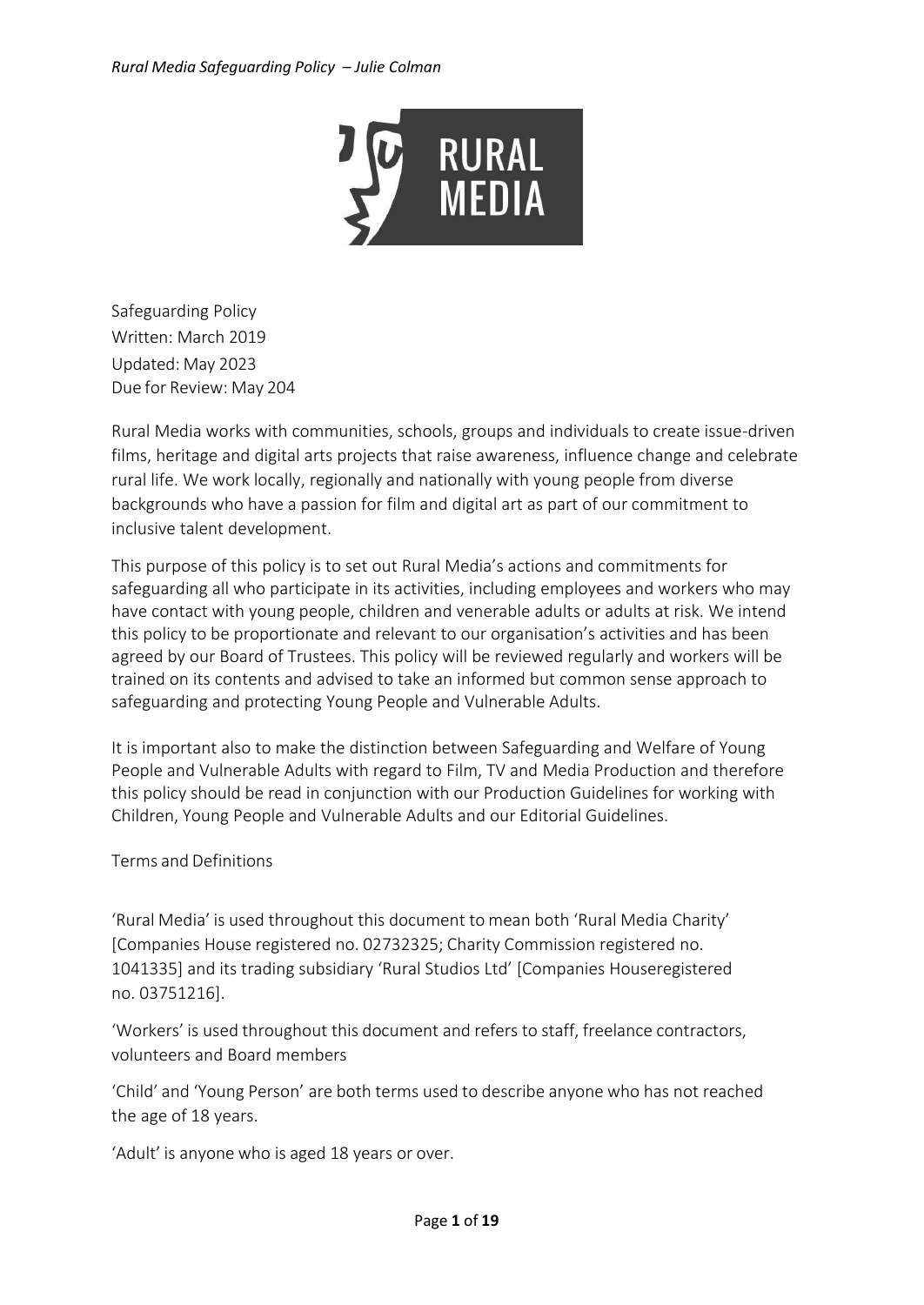'Vulnerable Adult' and 'Adult at Risk' is anyone aged 18 years or over who is at risk of abuse or neglect, who has needs for care and support, who is experiencing, or is risk of, abuse or neglect and as a result of their care needs is unable to protect themselves.

Philosophy and principles

- Rural Media is committed to the safeguarding of children, young people and adults at risk.
- All young people, children and vulnerable adults must be treated with care, respect and dignity.
- Those working with children, young people and vulnerable adults are in a position of trust, and must wholeheartedly respect and fulfil that trust.
- Communication with children, young people and vulnerable adults must be open and clear.
- The welfare and safety of the individual is paramount.

If a complaint or criminal proceeding occurs between a Rural Media worker and a third party, as a result of Rural Media's direct or indirect involvement, it will be treated seriously.

All issues and allegations relating to safeguarding should be reported immediately to the designated member of staff:

Safeguarding Lead Julie Colman Tel: 01432 344039 Mobile: 07970 404966 Email: [juliec@ruralmedia.co.uk](mailto:juliec@ruralmedia.co.uk)

Theywill respond promptly, in line with the actions and commitments set out below.

Rural Media's Contact with Young People

Rural Media's workers may have direct contact with children, young people and vulnerable adults through educational and media production projects and programmes such as BFI Film Academy, Travellers' Times and the New Creatives Programme, through training, and when working with young people to plan and develop projects and programmes. Examples include:

- Creative and Media workshops organised for young people;
- Film production training as part of BFI Film Academy or BA in Short Film
- Film production and creative talent development and mentoring;
- Working directly with children, young people and vulnerable adults to plan and develop events, projects and productions;
- Working with partners to develop special project work;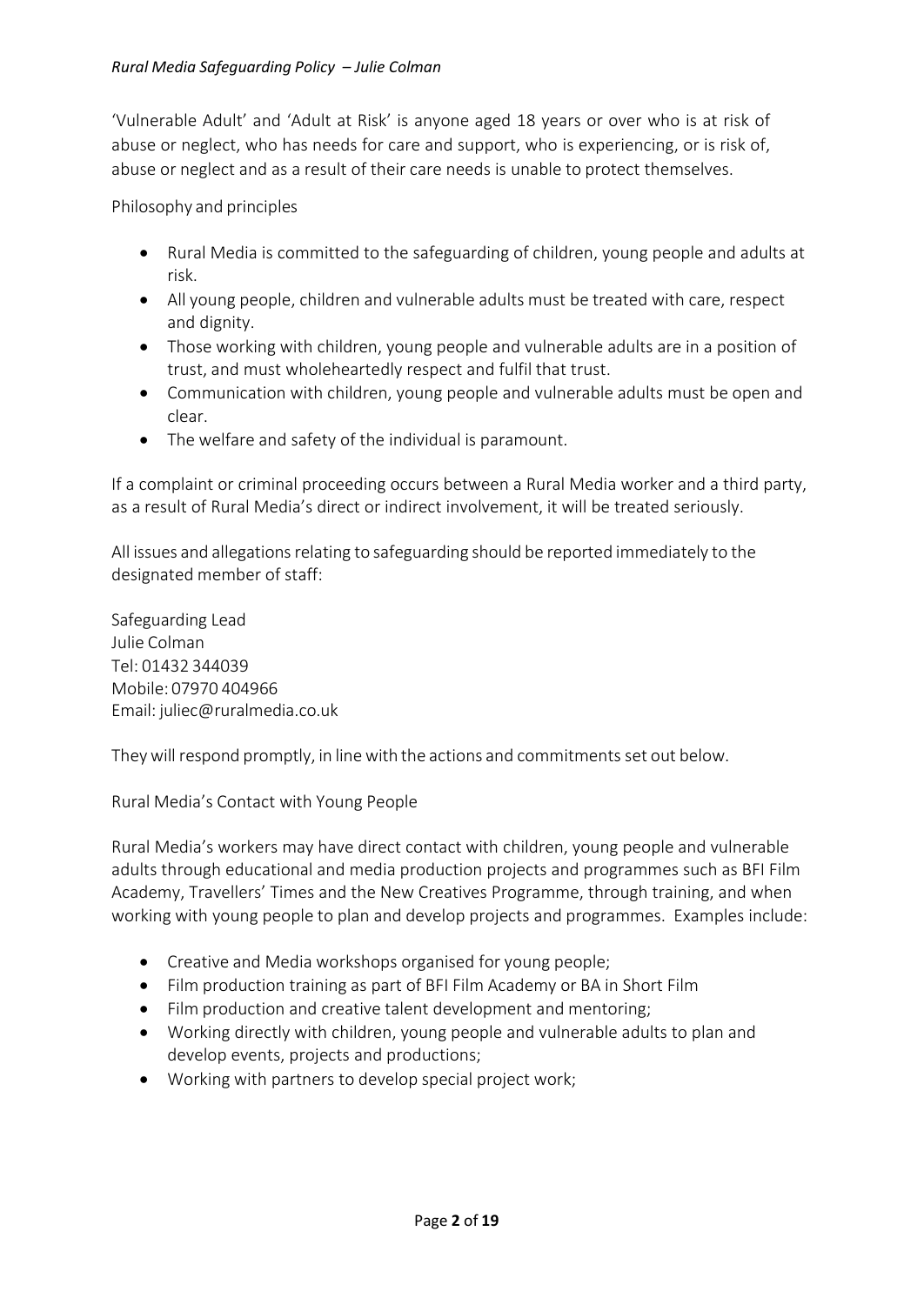- Consulting children, young people and vulnerable adults about projects and programmes;
- Involving young people in specific training events
- Questioning and surveying children, young people and vulnerable adults for project evaluations.

Rural Media will take steps to ensure workers do not have unsupervised contact with children, young people and vulnerable adults. However, for some posts, occasional unsupervised contact may be required (eg; one to one mentoring) and for these posts the appropriate DBS or other checks will be obtained and 'safer working' guidelines issued.

# Risk assessment

When working with or through a partner organisation, steps will be taken to ensure they are using a risk assessment to ensure the safety of young people and vulnerable adults.

When Rural Media is the lead or sole organisation, contact with children, young people and vulnerable adults requires a risk assessment. The risk assessment form helps you assess risk and prompt any action required to ensure the individual's protection. Once completed and acted upon, risk assessments must be sent to the appropriate Project Manager for filing.

Rural Media workers in contact with children, young people and vulnerable adults must ensure they are not placed in situations where abuse might be alleged. Workers should not find or place themselves in situations where there is unsafe equipment or materials, inadequate staff support, or work for which they do not have enough training or experience. Project planning should ensure the skills of the worker match the needs of the situation and training provided if necessary.

Code of practice for Rural Media workers (available as a separate 'Quick Guide')

This applies to all contact with children, young people and vulnerable adults:

Our expectations of staff, contractors and volunteers – Code of conduct

The following code of conduct should be followed by all staff, contractors and volunteers

- listen and respect everyone as an individual
- value and respect children, young people and vulnerable adults as individuals
- appropriately involve children, young people and vulnerable adults in decision making during activities
- encourage and praise achievement
- actively contribute to a culture where inappropriate behaviour is not tolerated
- model an example of the good conduct you wish others to follow
- ensure that whenever possible there is more than one adult present during activities with children, young people and vulnerable adults, or at least that you are within sight or hearing of others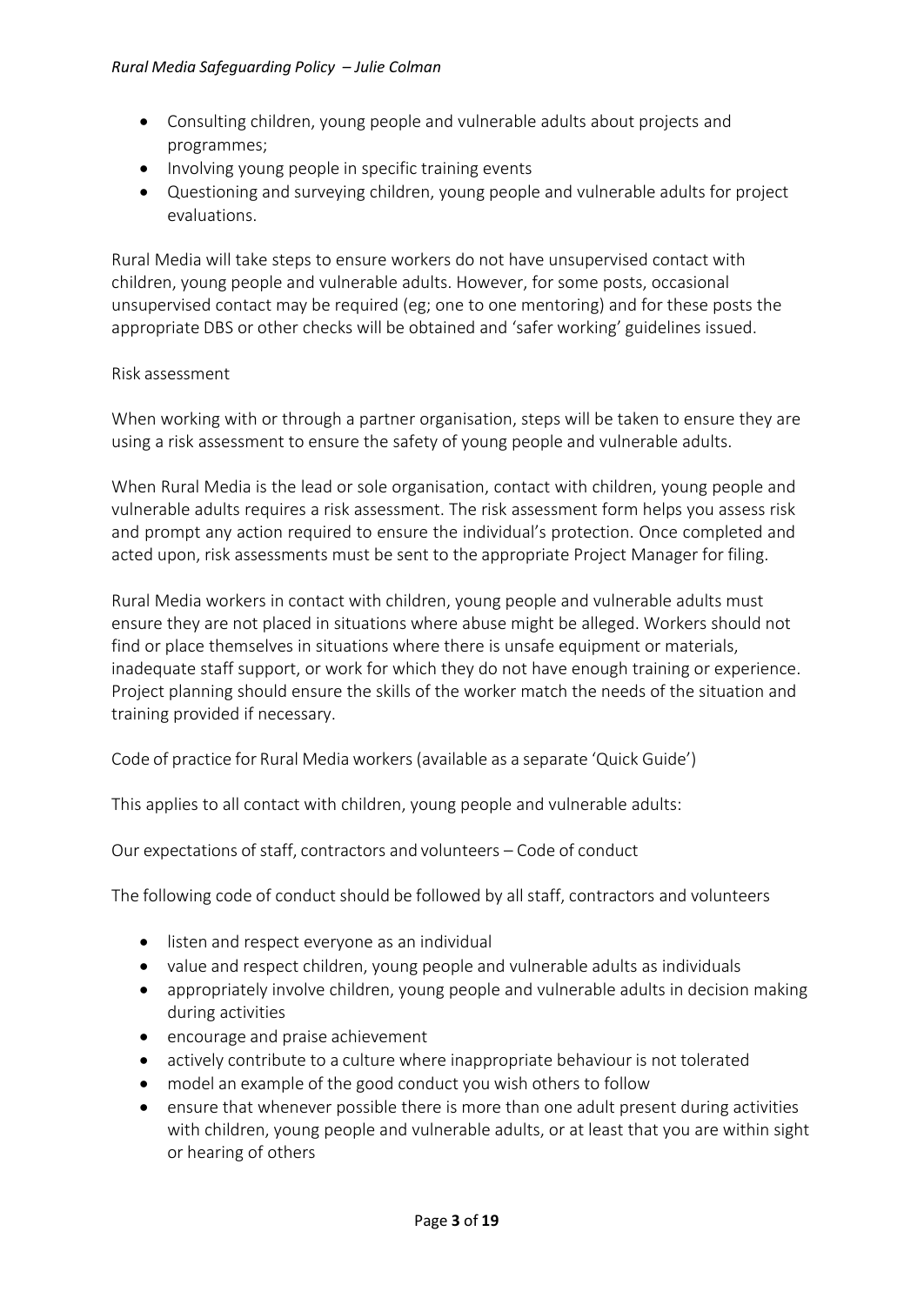- avoid transporting individuals alone by car unless it is more dangerous to leave that young person or vulnerable unattended.
- avoid any unnecessary physical contact if contact is necessary for medical or health and safety reasons, where possible, explain why and seek consent
- do not engage in or allow any sexually provocative language or activities to take place
- do not make or permit suggestive or discriminating remarks to/or about children, young people or vulnerable adults
- do not meet children, young people or vulnerable adults outside of organised or formal interaction
- do not give out personal information, or share email addresses, mobile phone numbers etc with any child, young person or vulnerable adult
- report all allegations/suspicions of abuse by seeking further support and guidance, including any allegation made against yourself or others
- ensure that any concern about inappropriate behaviour are quickly and appropriately reported
- support a whistle blowing culture where any concerns about inappropriate behaviour by others towards children, young people and vulnerable adults is speedily reported
- ensure they are familiar with this and other Rural Media polices including Health & Safety, Equality and Data Protection.
- send any messages for young people under 16 via their teacher, group leader, parent or guardian where possible. Always use Rural Media email address and if you need to message a young person directly always copy in another staff member to your communication. DO NOT give out personal email addresses to participants.
- Do not follow or 'friend' young people that you are working with or have worked with on social media.

If a worker feels uncomfortable about approaches made to him/her by a young person, including via email or social media, they should discreetly make the young person aware of their discomfort and should inform their line manager and/or Safeguarding Lead of the situation.

# Disclosure

Workers who disclose that they have been convicted of any offence relating to children/young people or vulnerable adults, or any related disciplinary sanction will not be permitted to work on any project which involves contact with children, young people and vulnerable adults.

# Accidents and injuries

Where Rural Media is the lead or sole organiser or children, young people and vulnerable adults are acting on Rural Media direction, any accidents must be recorded. This record must be counter-signed by the person with responsibility for the individual and archived by the Finance & Operations Director.

Implementation, monitoring and review of this policy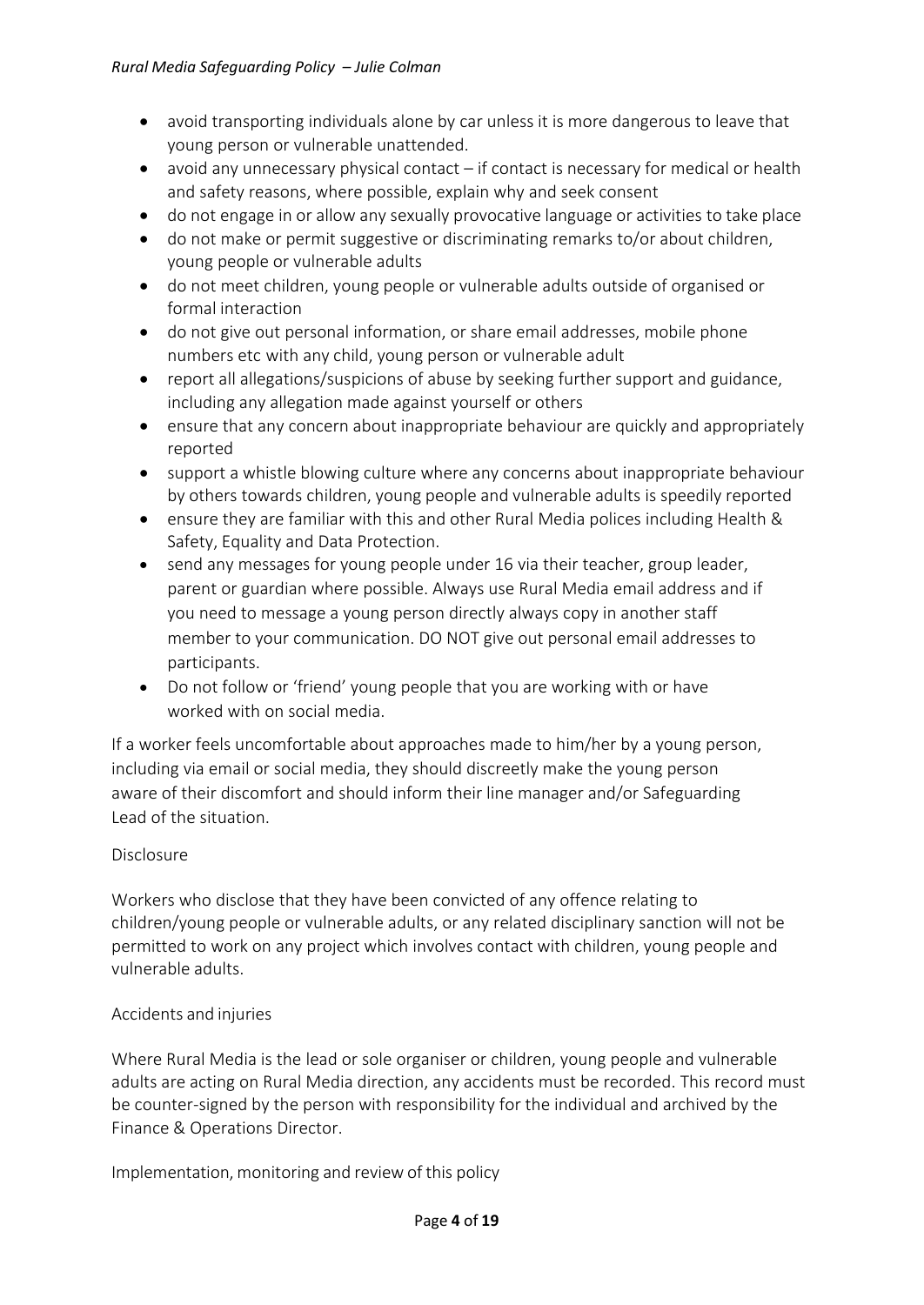It is the responsibility of all Rural Media workers and representatives who have contact with Young People or Vulnerable Adults to observe this policy. It will be reviewed regularly and additionally where there are relevant changes in legislation or to our working practices and appropriate training given.

Any queries or comments about this policy should be addressed to the Chair of the Board.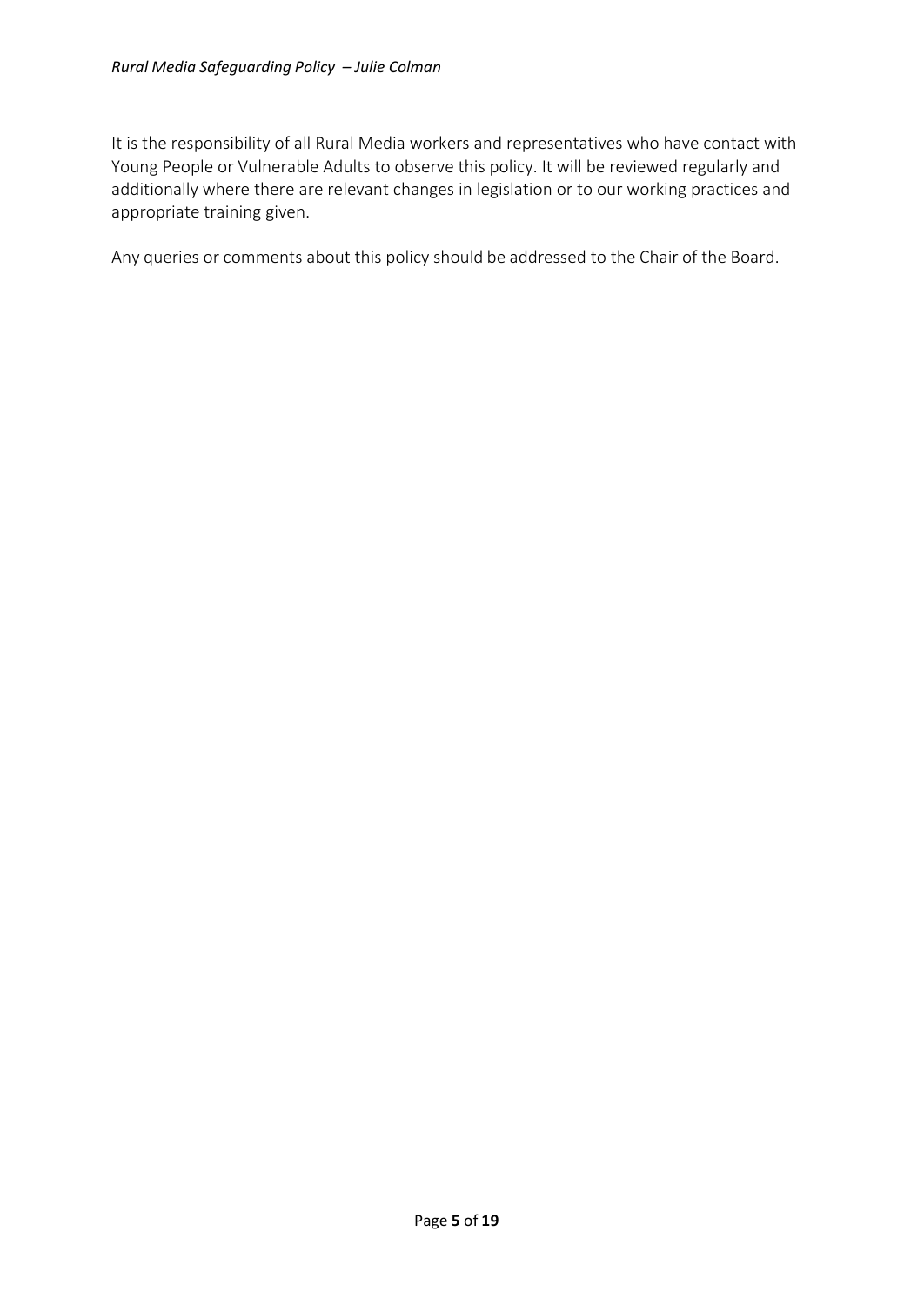# **Risk assessment prompt sheet**

| Issue                                                                                                                                                                                                                                                                                                                                                                           | Response | Action if required |
|---------------------------------------------------------------------------------------------------------------------------------------------------------------------------------------------------------------------------------------------------------------------------------------------------------------------------------------------------------------------------------|----------|--------------------|
| Are you working in a room with other adult<br>supervision?                                                                                                                                                                                                                                                                                                                      | Yes/No   |                    |
| If you may have unsupervised contact with children,<br>young people or vulnerable adults are you DBS<br>'enhanced' checked and registered with the DBS<br>Update Service?                                                                                                                                                                                                       | Yes/No   |                    |
| If you are working with an external organisation do<br>they have a safeguarding policy? (If not, the Rural<br>Media policy will be followed).                                                                                                                                                                                                                                   | Yes/No   |                    |
| Is it clear who is responsible for the children, young<br>people and vulnerable adults during contact time?                                                                                                                                                                                                                                                                     | Yes/No   |                    |
| Does Rural Media have a partnership agreement<br>with the organisation you are working with?                                                                                                                                                                                                                                                                                    | Yes/No   |                    |
| Will you be using photography/film/video/<br>recordings or live broadcast and have the<br>appropriate consents been sought?                                                                                                                                                                                                                                                     | Yes/No   |                    |
| Health and safety. Are there any risks that you can<br>see in the space or activities planned for young<br>people? Examples include: trip hazards, head-<br>height obstacles, slippery floors, heavy doors that<br>might trap fingers.                                                                                                                                          | Yes/No   |                    |
| Are there any other follow up actions you are aware<br>of that you need to take?                                                                                                                                                                                                                                                                                                | Yes/No   |                    |
| If you are using your own vehicle for transporting<br>children, young people or vulnerable adults, have<br>you checked your insurance policy to ensure all<br>parties are adequately covered? NB make sure you<br>that you are not alone in the vehicle with any single<br>child. Make sure seat belts are correctly adjusted<br>for height, or that child seats are used, etc. | Yes/No   |                    |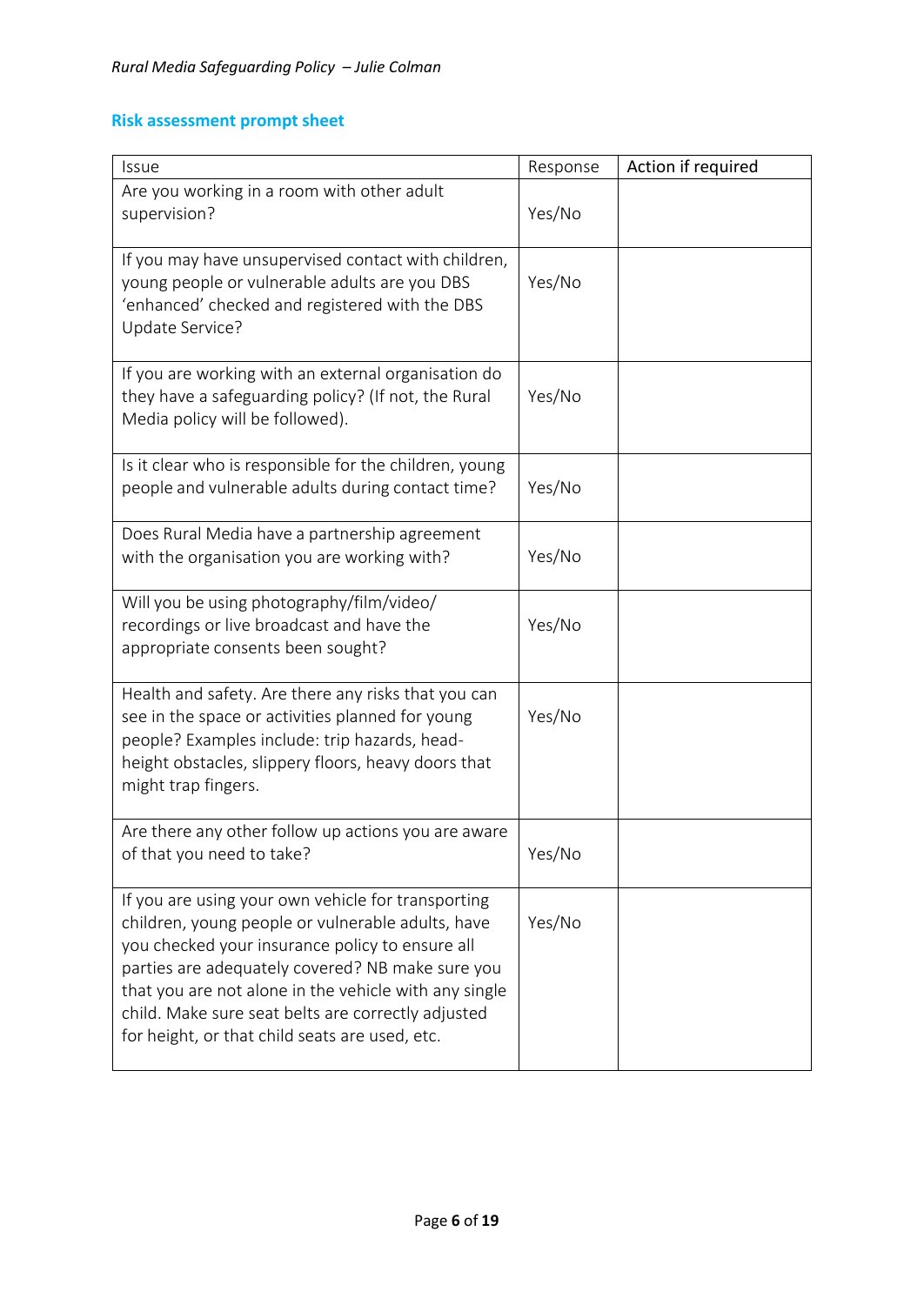### Guidance

Guidance on the requirements for the safeguarding of Young People and Vulnerable Adults when working with partners or working on Rural Media led projects

### 1. Rural Media-led projects

Where the contact is on behalf of Rural Media and not through a partner, the Safeguarding Lead must ensure that contact complies with legislation on child/adult ratios and the registration of child care activities as appropriate.

The Rural Media worker responsible for the activity must ensure that:

- A risk assessment is carried out in advance;
- Appropriate action is taken to mitigate any identified risks;
- Any necessary permissions are in place from the school, local council etc. and letters/forms to parents etc. have been sent out in advance;
- Contact details are recorded for each child attending without a parent or parentnominated minder;
- An attendance register is kept
- First aid equipment and support is available in case of an emergency;
- Workers are fully aware of any severe allergies, or medical and access needs and the appropriate arrangements have been made.
- Staff-child ratios and all procedures conform with the guidance in 'A Safe Place for Children';
- Staff supporting the event have appropriate levels of DBS checks or other checks as appropriate;
- All young people and vulnerable have left safely after the activity;
- The worker has not been placed in a situation where allegations of abuse may be made.

#### 2. Working with and through partners

Some contact with young people and vulnerable adults is through partners such as schools, local authorities and voluntary or community organisations.

#### Our expectations of partners

Wherever contact is through these partners, Rural Media can reasonably expect them to:

- Have a Safeguarding policy in place;
- Use risk assessments and take action to ensure adequate safeguarding of young people;
- Ensure contact is supervised by a responsible person from their own group in addition to any Rural Media representative (preferably with an up to date DBS check or other check as appropriate);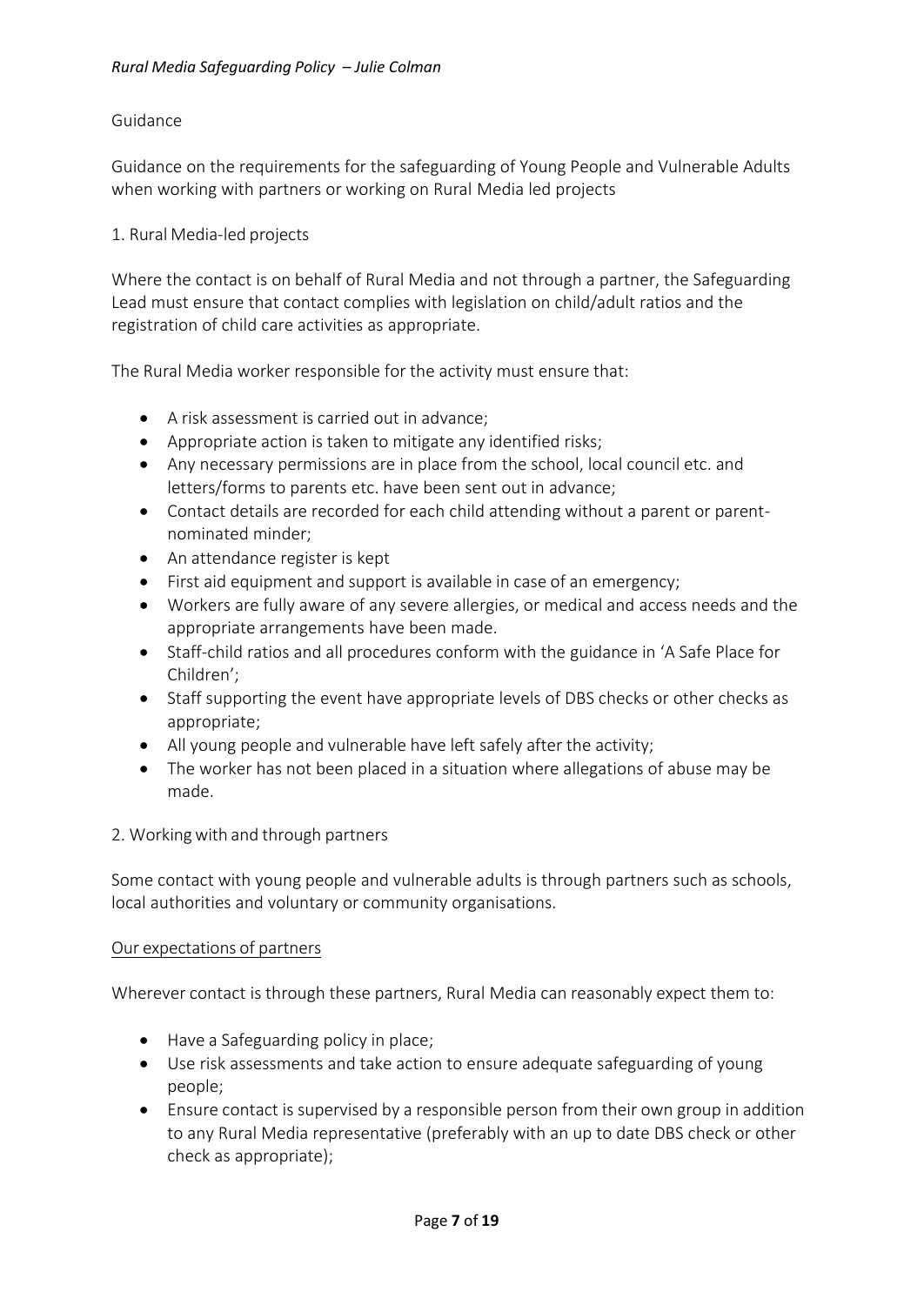- Understand their responsibilities and ensure safe practices that protect the welfare and safety of the young person at all times;
- Understand their responsibility to conform with legislation on child/adult ratios and the registration of child care activities as appropriate;
- Obtain consent from parents, as they would automatically do for any out of school activity.

# Film/Media/Photography

When Rural Media is acting as a lead or sole organisation then any photographs of video/film footage for possible publication must put the welfare of the young person at its centre. This means that individual permission must be obtained for the photograph/film to be published in the agreed formats and for specified purposes (parent's or guardian's permission required for young people under 16).

Completed permissions forms must be archived within the project folder by the responsible project lead, or must be sent to the Safeguarding Lead for filing.

When Rural Media is acting as a partner organisation, eg with schools, then it is reasonable for Rural Media to ask permission for photography well before the event from the relevant contact but should always allow the school or organisation to follow its own procedure.

### Recruitment and DBS checks

As an organisation working to committed to supporting talent development and youth voice, Rural Media has a position of trust when working with Young People and Vulnerable Adults. Rural Media is committed to safeguarding the welfare of those accessing our activities and events through the effective use of the Disclosure and Barring Service (DBS) vetting process for all relevant posts, paid or unpaid.

Rural Media workers have varying levels of contact with young people and will treat each case on its merits, employing one of the following solutions as appropriate:

- Requesting appropriate disclosures of the DBS through Hoople as our 'registered body' for workers who have contact in a position of trust with young people; <http://www.criminalrecordchecks.co.uk/>
- Requesting other appropriate checks as laid down by current guidelines.

There are five types of check that are available:

Examples of activities with children that are regulated activity (not the full list) include:

- teaching and training (for example teachers, coaches, artists-in-residence);
- care and supervision (for example probation officers, childminders);
- advice or guidance (for example careers advisors or mentors);
- transportation (for example bus drivers).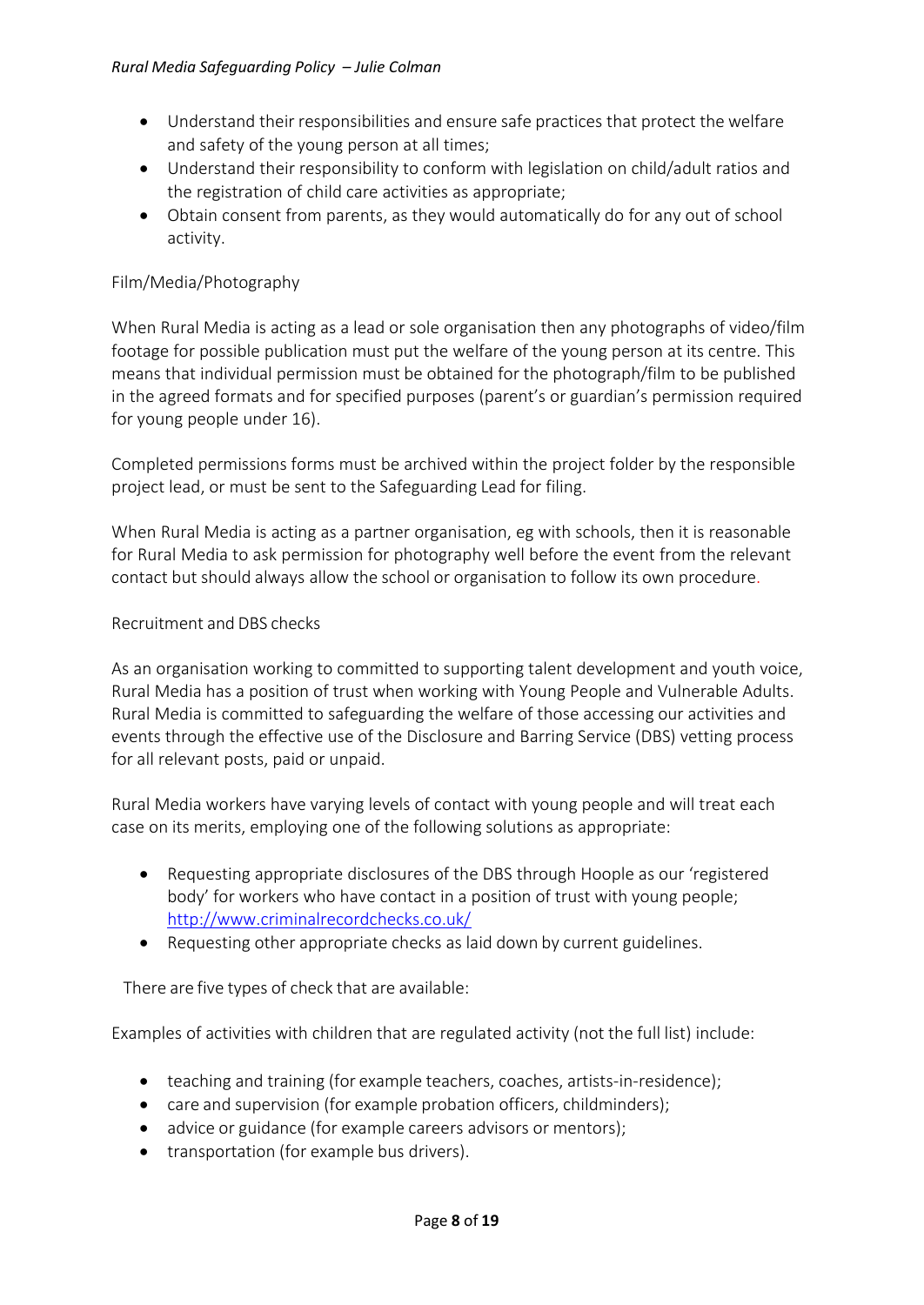#### *Rural Media Safeguarding Policy – Julie Colman*

You may also be in regulated activity if you work or volunteer in certain places, including:

- schools;
- childcare premises (for example nurseries, playgroups);
- children's homes;
- children's detention centres.

There are six categories of activity which are regulated activity with vulnerable adults. They are:

- providing health care
- providing personal care
- providing social work
- assistance with general household matters
- assistance in the conduct of a person's own affairs
- conveying.

Activity or situations which are not regulated include:

- work with 16 and 17 year olds in a workplace
- work at mixed age sports and leisure facilities
- work with children or vulnerable adults by chance (for example if an adult brings their child to an aerobics class)
- work at a college for adults
- work in a leisure facility where children or vulnerable adults might be customers (for example holiday camps)
- someone under 16.

There is no period of validity for a DBS Disclosure. A DBS Disclosure istechnically out of date on the day it isissued as a new or further criminal conviction, caution, etc. may be recorded against the individual at any time after the issue date. There are no requirements to undertake periodic DBS Disclosures. However, Rural Media requires all those working in regular contact with children, young people or vulnerable adults renew their DBS check every 3 years and are encouraged to be registered with the DBS Update Service.

Disclosures do not record convictions that were committed abroad. When recruiting employees or volunteers who have spent a period of time living or working abroad, a DBS Disclosure must be obtained in the normal way and a DBS Disclosure or equivalent from the country(s) concerned may be required as well.

In all circumstances every effort must bemade to ensure a DBS Disclosure is obtained where necessary priorto an individual commencing work or volunteering with the Rural Media, or a risk assessment must be undertaken to determine and ensure that sufficient safeguards are in place to ensure the individual has no unsupervised access to children, young people or vulnerable adults.

If a positive DBS Disclosure (i.e. a Disclosure that reveals a criminal background or details that may be of concern) is received, then the individual concerned cannot commencework with children and young people until a risk assessment has been carried out to determine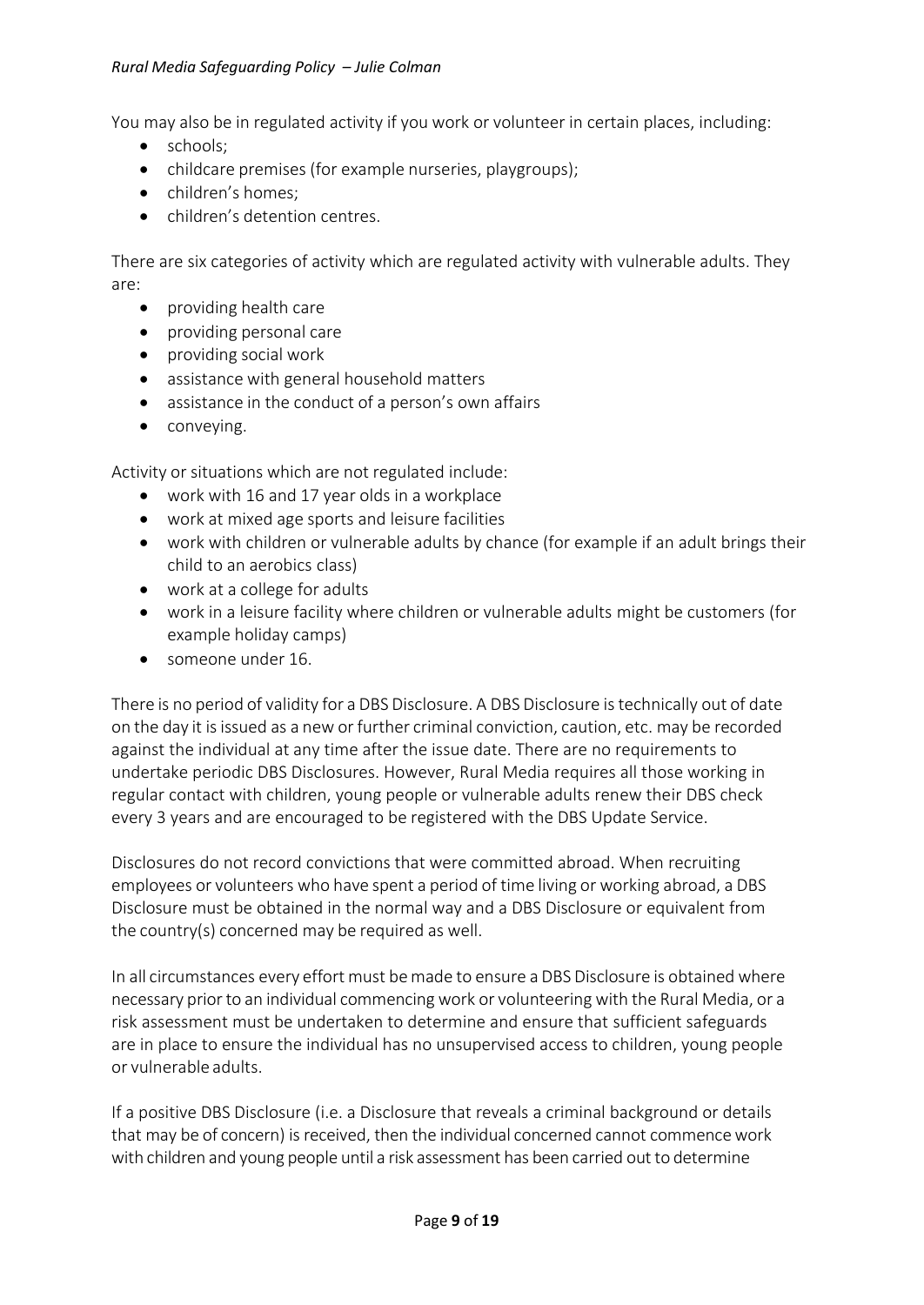whether the risk can be taken and what safeguards would need to be introduced to manage that risk.

In accordance with the Rehabilitation of Offenders Act a criminal conviction may not automatically prevent an individual from working with Rural Media. Amongst factors, the charity must consider the following:

- the requirements of the role and the level of supervision the individual will receive;
- the seriousness of the offence/issue raised and its relevance to the safety of employees, customers, participants or property;
- howrelevant the offence is on the role to be undertaken;
- how much time has elapsed since the offence was committed and whether it was a one-off incident or part of a history of offending;
- whether the individual's circumstances have changed since the offence was committed making re-offending less likely;
- whether the individual was open and transparent about their past and declared their criminal background prior to receiving the DBS Disclosure.

Allegations against staff, contractors or volunteers (workers)

If an allegation is made against you, you should advise your line manager and The Safeguarding Lead even if you think it is trivial. If we receive an allegation against you we will inform you.

- All allegations of misconduct will be subject to standard procedures as outlined in your contract of employment and repeated below.
- You are entitled to the moral and practical support of your line manager, Safeguarding Lead and senior colleagues if an unwarranted allegation is made against you
- Any allegation will be scrupulously investigated, with due regard for confidentiality. In itself this should not be interpreted as indicating culpability. It is part of our duty to protect people working with us from any unfounded allegation
- If your behaviour contravenes this policy and guidelines, it will be treated as gross misconduct
- If you have concerns about how an allegation against yourself or anyone else is being dealt with, you should inform a colleague at the most senior level you think appropriate.

What will happen - A referral will be made via Local Authority Designated Officer (LADO) to the Herefordshire Safeguarding Children Board.

LADO's are involved in the management and oversight of individual cases. They provide advice and guidance to employers and voluntary organisations, in addition to liaising with the police and other agencies, and monitoring the progress of cases to ensure that they are dealt with as quickly as possible consistent with a thorough and fair process.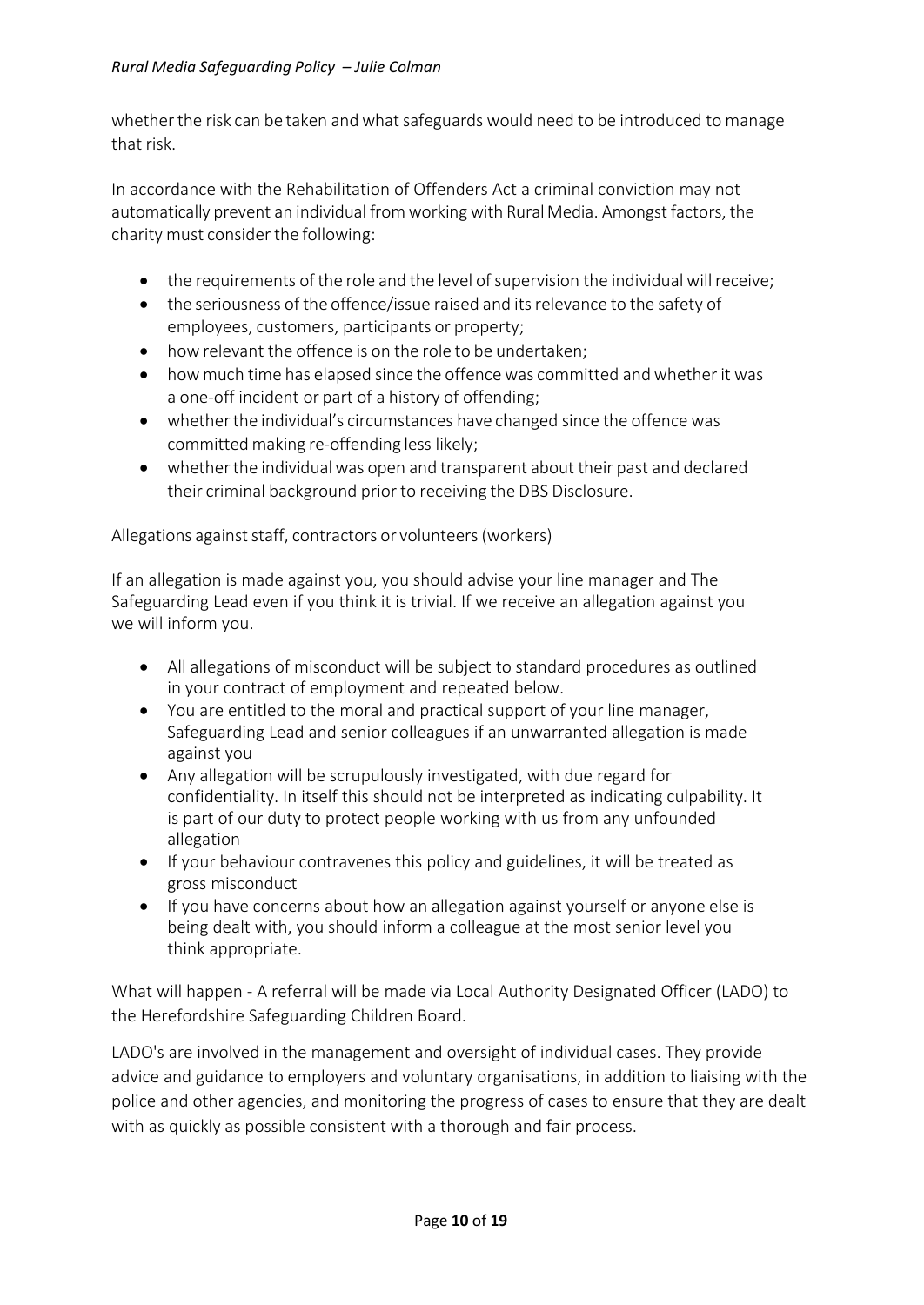Some allegations may not need to be referred to the LADO but if you are in any doubt, please seek advice from the Herefordshire LADO office on (01432) 261739 [lado@herefordshire.gcsx.gov.uk](mailto:lado@herefordshire.gcsx.gov.uk)

What to do if someone discloses that they are being abused

It can take a great deal of courage for a Young Person to talk to an adult about what is happening to them and it can sometimes be hard for an adult to listen or recognise what is going on.

It is important that workers and volunteers know how to respond in an appropriate way.

- Accept what they are telling you.
- Be aware that they may have been threatened by the person abusing them. Reassure them that they were right to tell you and that you believe them.
- Keep calm and look at them directly.
- Listen to them without interrupting. Do not stop them when they are recalling significant events.
- Try not to question them directly or probe for more information.
- Avoid asking closed or leading questions (e.g. "He's been hitting you, hasn't he?").
- Remain calm and receptive; do not over-react or allow shock or distaste to show.
- Do not make assumptions or speculate, or make negative comments about the abuser.
- Make it clear you take them seriously and acknowledge their courage in telling you.
- Explain what you have to do and whom you have to tell.
- Be honest with them. Let them know that you need to tell somebody. Do not promise confidentiality. If a Young Person has built up the courage to make a disclosure then they are putting you in apposition of trust and will want you to help them.
- Tell them what you are going to do next and that you will let them know what is happening.

What to do next if you believe that a child is in need or at risk

Make an immediate, written, accurate record of what has been said. If possible use their own words and record them on the Referral Form found at the end of this document. Write it by hand and ensure you record dates and times wherever possible. Speak immediately to the Safeguarding Lead.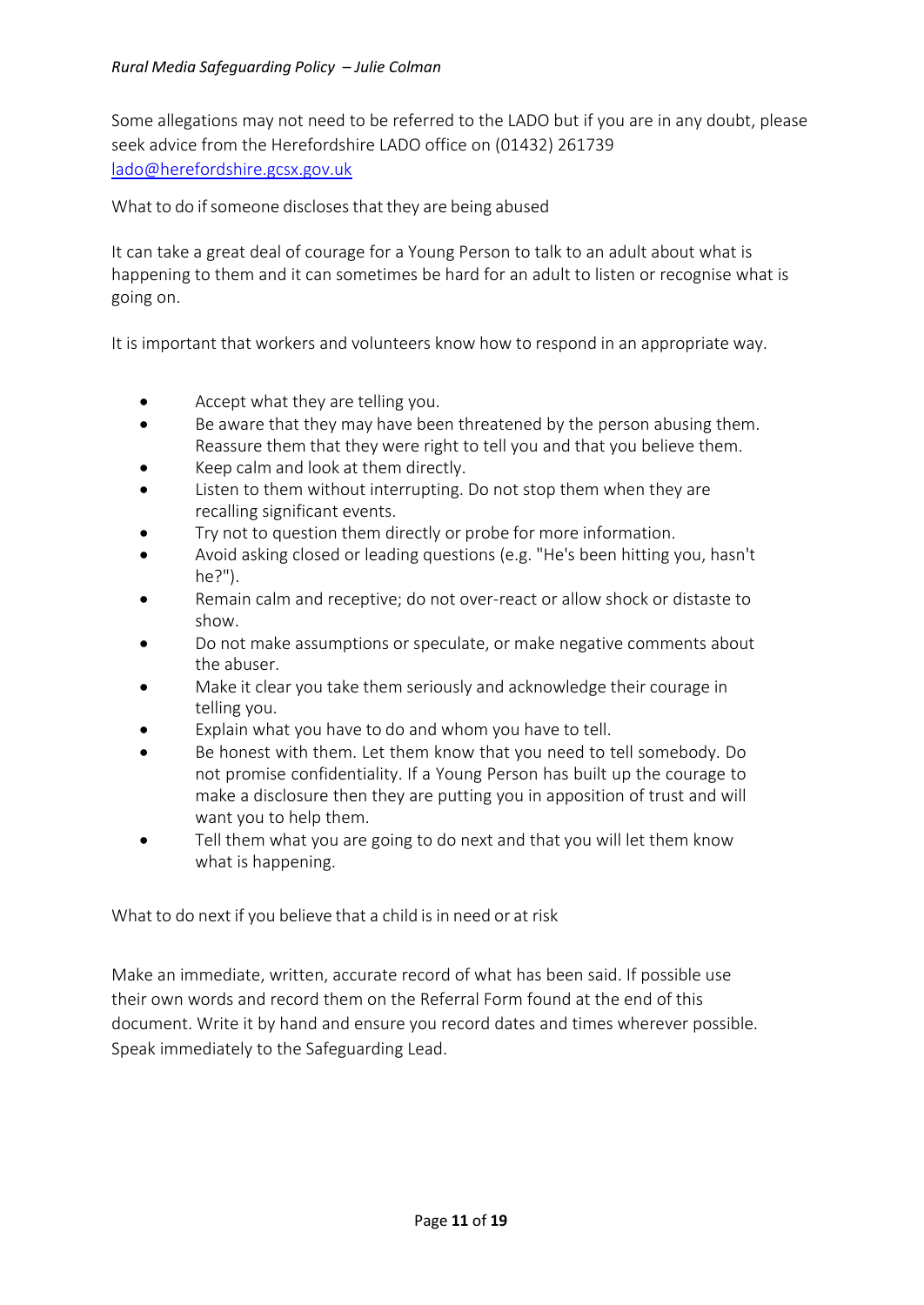# Procedure

This sets out the actions you must take if:

- (1) You suspect a vulnerable adult or child may be at risk of, is being, or has been, abused either by a member of staff, a member of their family, or anyone else
- (2) A vulnerable adult or child tells you that they are being, or have been, abused by any of the above. Make sure you are familiar with the guidance set out below. This can happen very suddenly and surprisingly so make sure you are prepared. If you feel you need further support or training please speak to The Safeguarding Lead as soon as possible.
- (3) You have concerns regarding the behaviour (past or present), towards vulnerable adults or children, of anyone connected with Rural Media.

# Step One – Notify and Record

Do not delay - tell the Safeguarding Lead (or your line manager who will arrange for you to speak with the Safeguarding Lead) as soon as you can and explain your concerns.

In the case of (2) where a vulnerable adult or child has disclosed information to you about themselves or someone else, complete the referral form, a copy of which can be found at the end of this document. Give this form to the Safeguarding Lead. Complete the form by hand and remember this is strictly confidential and highly sensitive information.

If the Safeguarding Lead is the subject of or is linked to your concerns or, for good reason you feel it is not possible to raise your concerns with your line-manager or the Safeguarding Lead, you must immediately contact the Finance and Operations Director who will arrange for a confidential interview where you will have an opportunity to discuss your concerns.

Do not discuss this with anyone else. However it is important that you receive appropriate support and/or counselling during this difficult and potentially upsetting time so do not keep your feelings 'bottled up'. Ask your line-manager or the Safeguarding Lead about support and counselling.

# Step Two – Internal Investigation

The Safeguarding Lead will notify the CEO and an appropriate action plan will be agreed as a matter of urgency and certainly within 24 hours of receipt of any such notification.

The CEO will consult as appropriate in order to agree the course of action. This would normally include the SMT and/or the Safeguarding Lead.

Actions may need to include suspension of a staff member or member(s), or the suspension or postponement of a project or activity.

It is company policy to notify Social Services of any incident of abuse which is disclosed or reported or made known to the organisation.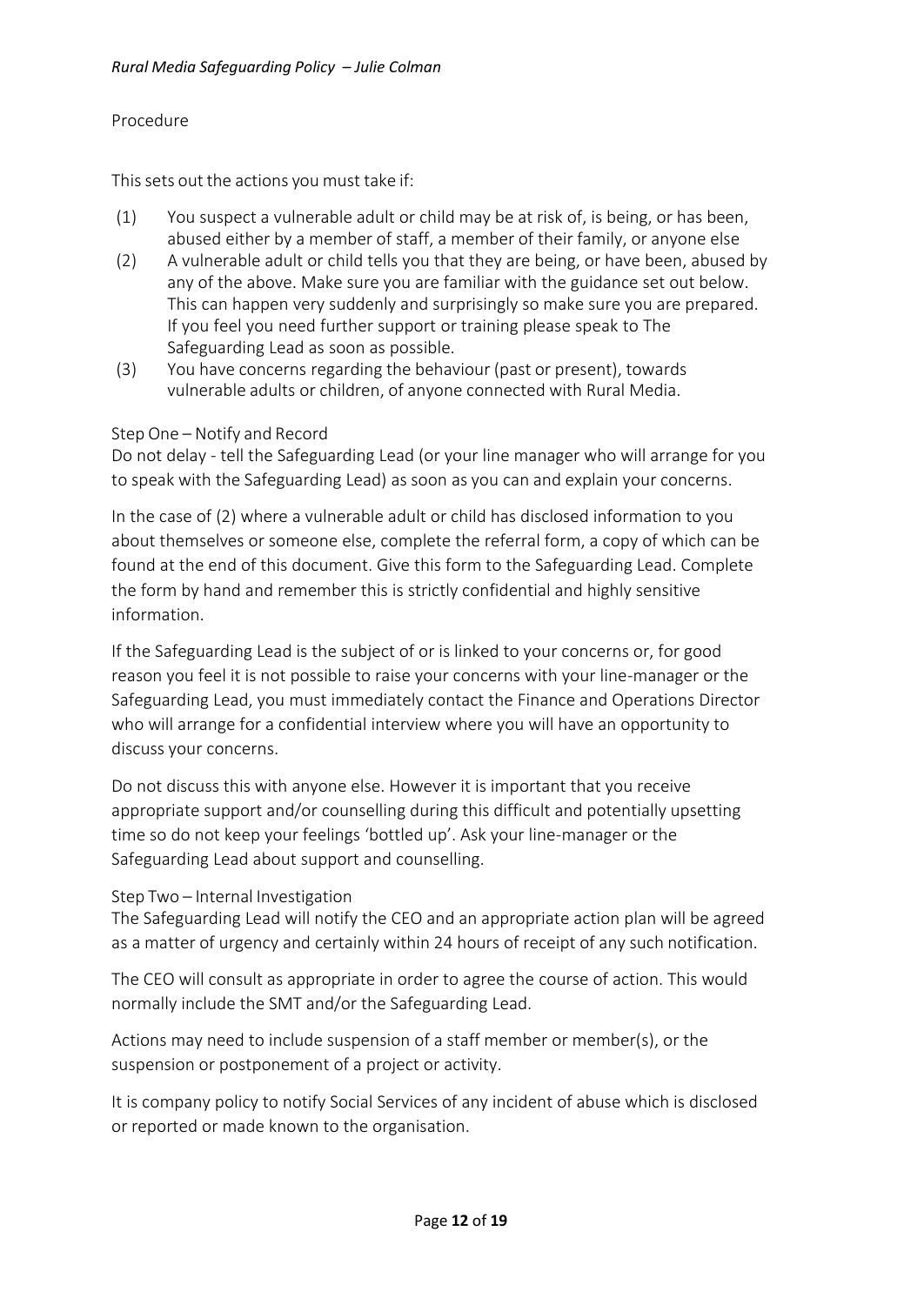Your line-manager will ensure that any member of their staff team reporting abuse has access to appropriate support and counselling. The Safeguarding Lead can help with resources/support for this too.

Step Three – External Notification

In Herefordshire, referrals must be made to the Multi-Agency Safeguarding Hub (MASH). To speak to someone in the MASH about appropriate actions to take, you can call them on

01432 260800. If you are calling outside normal office hours, contact the Emergency Duty Team on (01905) 768020

Further information and advice

Herefordshire Safeguarding Children Board <http://hscb.herefordshire.gov.uk/>

Herefordshire Local Authority Designated Officer (LADO) <http://hscb.herefordshire.gov.uk/for-professionals/policies-procedures/#LADO>

Disclosures and Barring Service information: <https://www.gov.uk/government/organisations/disclosure-and-barring-service>

HM Government: 'What to do if you're worried a child is being abused: Advice for practitioners'.

[https://www.gov.uk/government/uploads/system/uploads/attachment\\_data/file/419604/W](https://www.gov.uk/government/uploads/system/uploads/attachment_data/file/419604/What_to_do_if_you_re_worried_a_child_is_being_abused.pdf) hat to do if you re worried a child is being abused.pdf

Responsibility forthis policy rests with Rural Media's Board of Trustees and The CEO. Implementation of this policy isthe responsibility of the Safeguarding Lead.

It is essential to the implementation of this policy that staff know how to deal with emergencies and to express concernsto the appropriate person in the organisation.

It is the responsibility of all staff to take action to prevent the suffering another person.

It is not the responsibility of staff to decide whether a vulnerable adult or child is being, or has been, abused or whether or not someone poses a risk to the welfare of a vulnerable adult or child.

Staff are not expected to be experts on abuse, but must at all times act with due regard for the Vulnerable adult and Child Safeguarding Policy and awareness of its content.

Staff are therefore expected to be familiar with this policy, to attend staff training sessions and to act in accordance with the procedures set down within this document.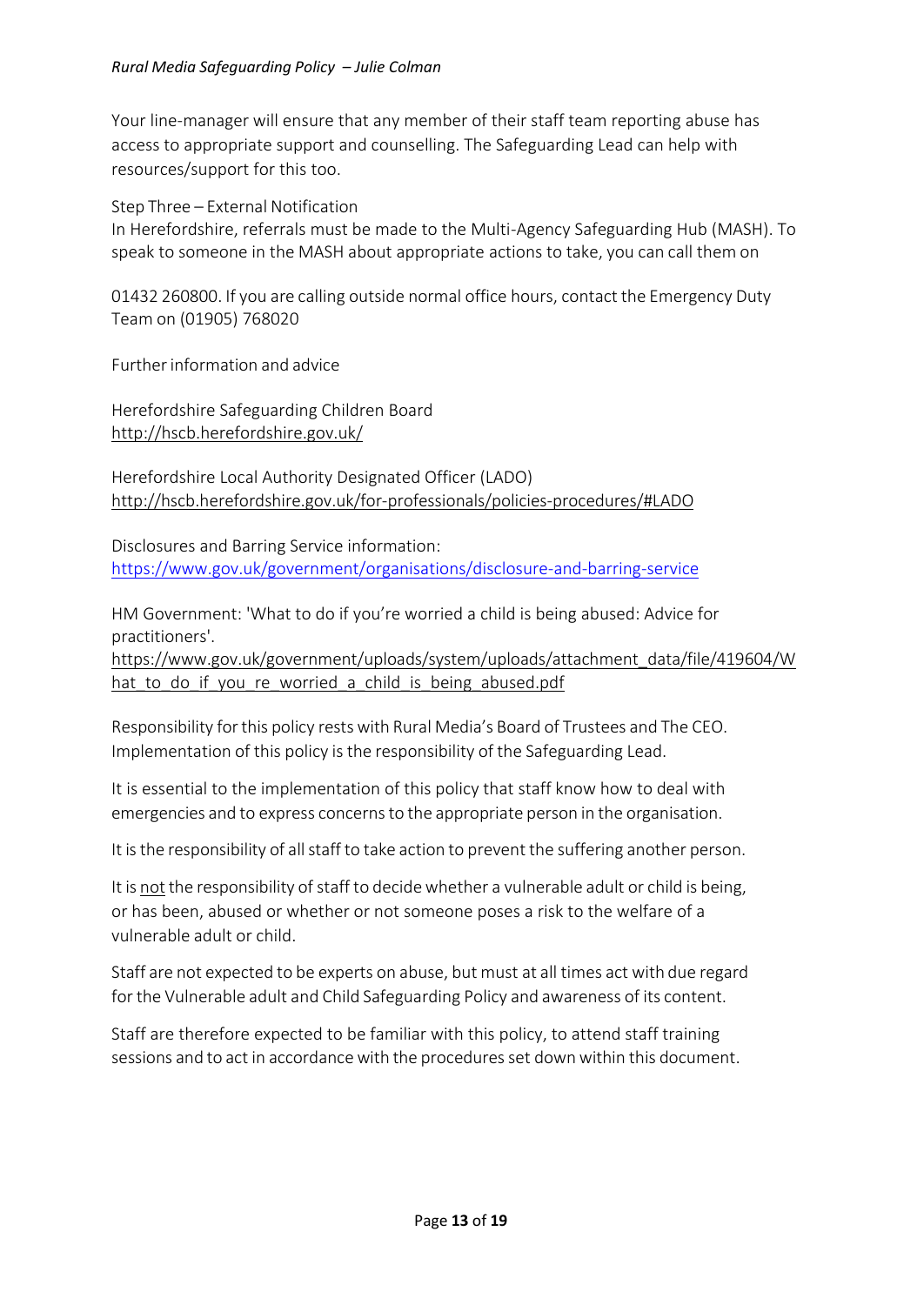| Referral form:                                        |
|-------------------------------------------------------|
| Your Name:                                            |
|                                                       |
| Your Position:                                        |
|                                                       |
| Your knowledge of and relationship to the individual: |
|                                                       |
|                                                       |
| Individual's name:                                    |
|                                                       |
| Individual's address:                                 |
|                                                       |
|                                                       |
|                                                       |
|                                                       |
| Individuals Date of birth:                            |
|                                                       |
| Date(s) of incident(s)                                |

Location of incident(s)

Nature of the concern/allegation. Write down what happened or what you suspect. If recording something said, try to use the child's own words.

Make it clear what is fact and what is your suspicion.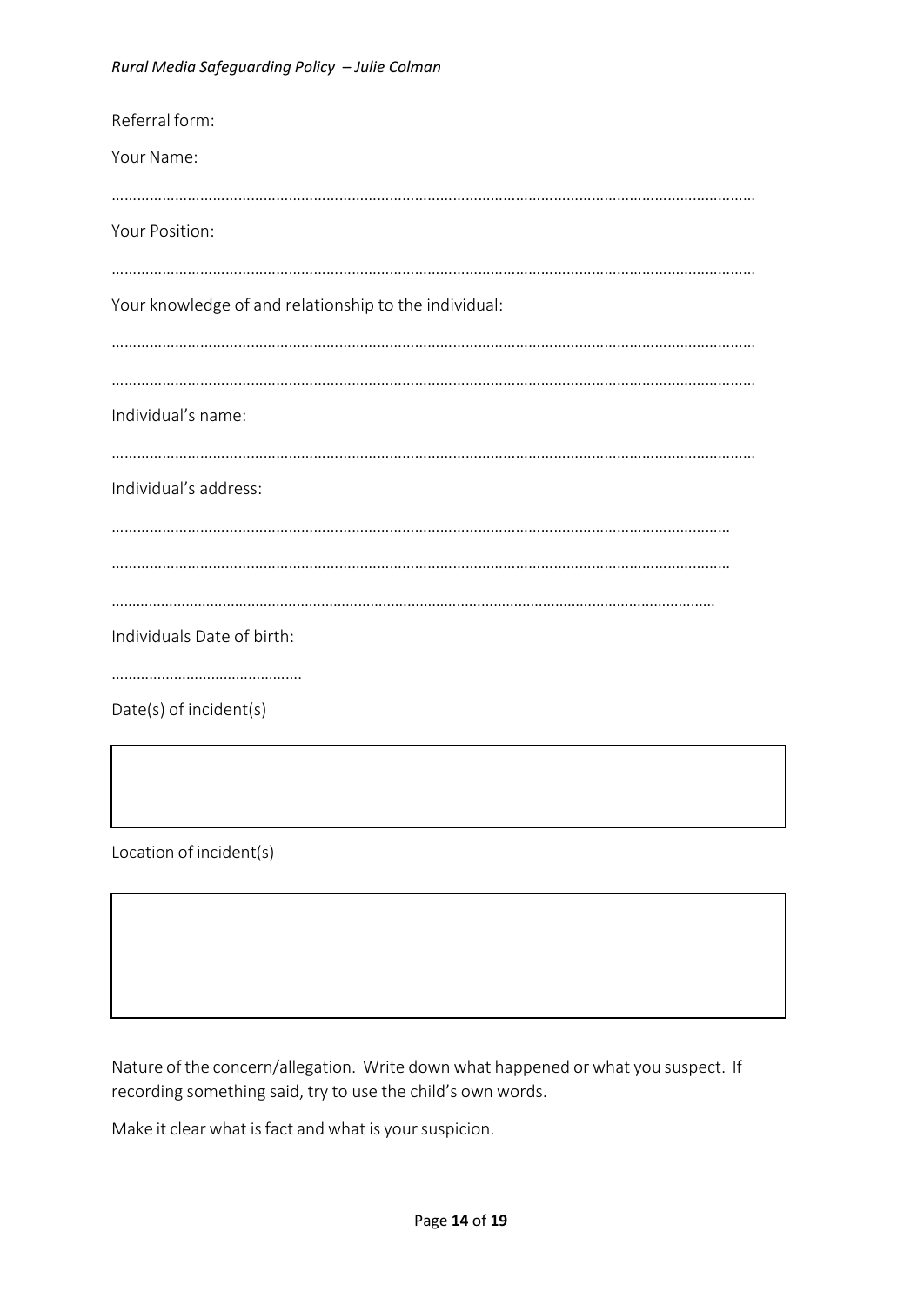Continue on a separate sheet if you need to.

| Print Your |  |  |
|------------|--|--|
| Name:      |  |  |
| Signed:    |  |  |
|            |  |  |
| Date:      |  |  |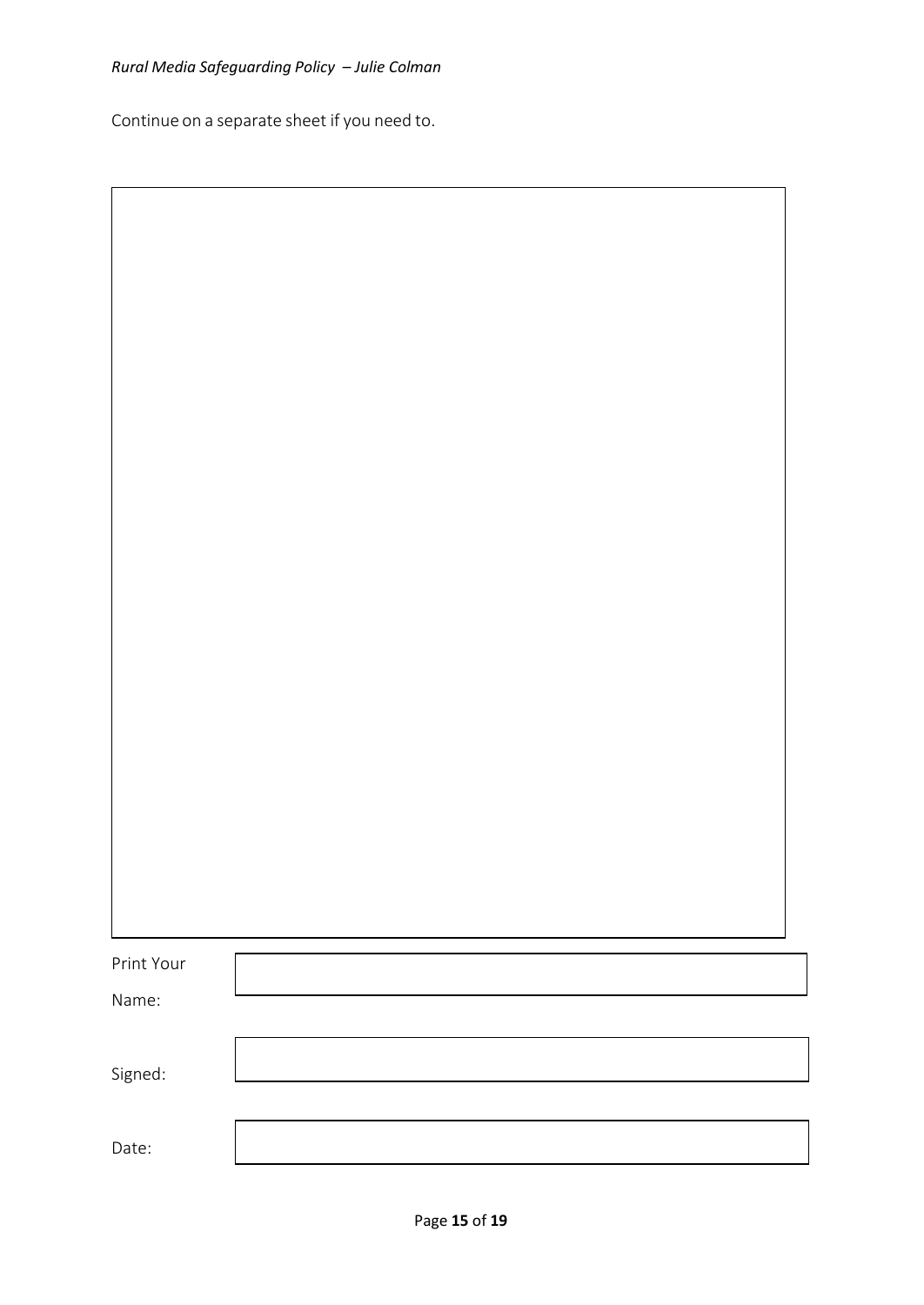In the event that Social Services Department are notified, they will require the following information most of which will already be in the above form:

- Name, position, and contact number of person who suspects the abuse.
- The individuals name, date of birth, gender, ethnic origin, religion and any disability
- When the child, young person or adult first came into contact with Rural Media
- Any other names the child, young person or vulnerable adult may be known by
- Any previous addresses where the child, young person or vulnerable adult is known to have lived
- Details as far as possible of the child, young person or vulnerable adults family
- The source of the information
- Details of the concern (if an incident, the time, place and any persons present)
- Any physical signs, behavioural signs, indirect signs.
- Has anybody been alleged to be the abuser, if so give details
- Whether the child, young person or vulnerable adult has been spoken to, and if so what was said
- Whether the parents/carers/guardians have been contacted, and if so what was said
- Whether the child, young person or vulnerable adult and their family are aware of the referral
- Has anyone else been consulted or contacted, if so give details

Online Safety Appendix (\*see also our Online Safety agreements and Staff Guidelines for working with young people and vulnerable adults online)

The purpose of this policy statement:

Rural Media works with children and families as part of its activities. These include: Media production, training talent development and community projects. The purpose of this policy statement is to:

• ensure the safety and wellbeing of children, young people and vulnerable adults is paramount when adults, young people or children are using the internet, social media or mobile devices

 provide staff and volunteers with the overarching principles that guide our approach to online safety

 ensure that, as an organisation, we operate in line with our values and within the law in terms of how we use online devices. The policy statement applies to all staff, volunteers, children and young people and anyone involved in Rural Media's activities.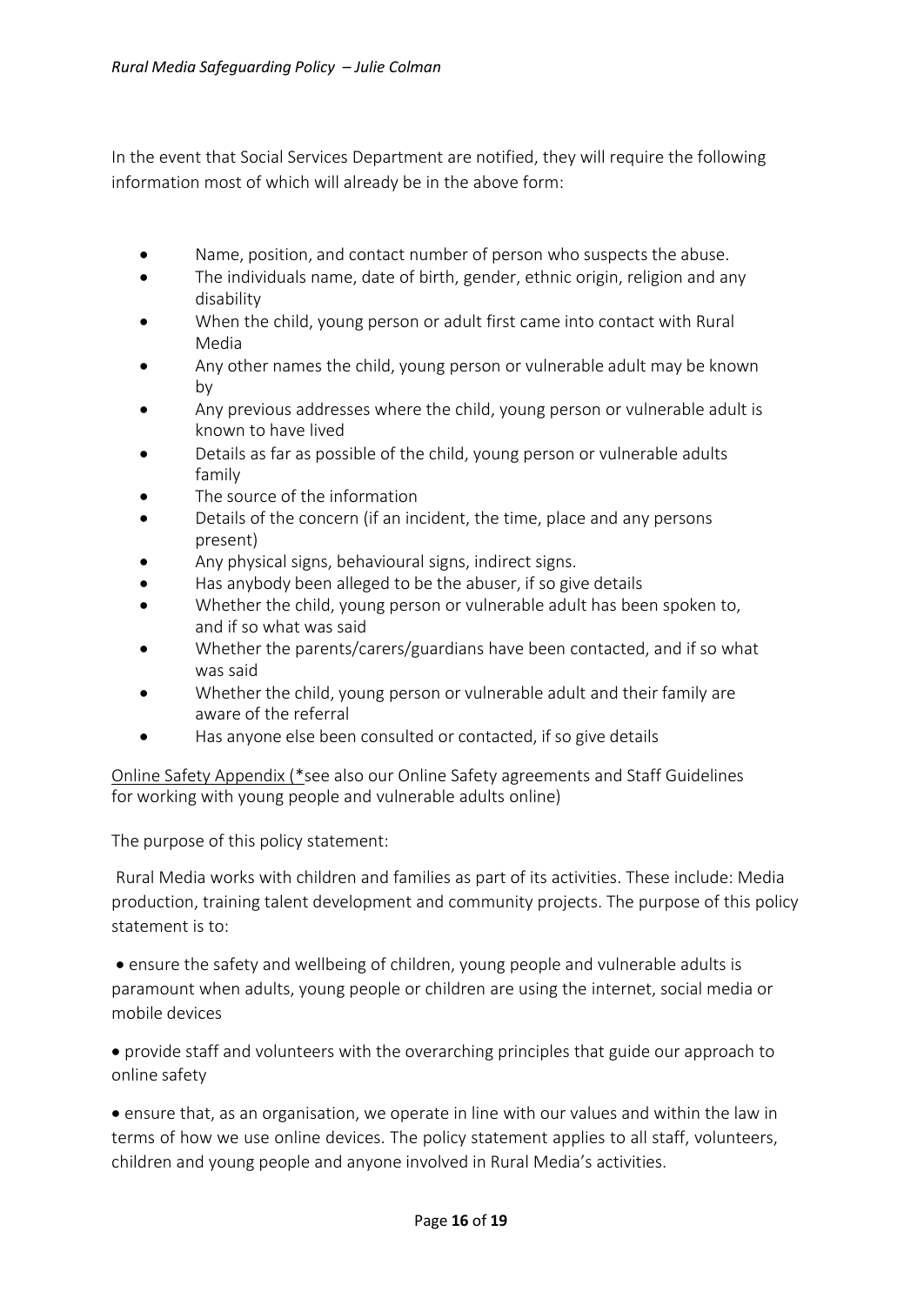Legal framework this policy has been drawn up on the basis of legislation, policy and guidance that seeks to protect children in England/Northern Ireland/Scotland/Wales.

Summaries of the key legislation and guidance are available on:

- online abuse learning.nspcc.org.uk/child-abuse-and-neglect/online-abuse
- bullying learning.nspcc.org.uk/child-abuse-and-neglect/bullying
- child protection learning.nspcc.org.uk/child-protection-system

We believe that:

children, young people and vulnerable adults should never experience abuse of any kind

 children, young people and vulnerable adults should be able to use the internet for education and personal development, but safeguards need to be in place to ensure they are kept safe at all times.

We recognise that:

 the online world provides everyone with many opportunities; however it can also present risks and challenges

- we have a duty to ensure that all children, young people and adults involved in our organisation are protected from potential harm online
- we have a responsibility to help keep children, young people and vulnerable adults safe online, whether or not they are using Rural Media's network and devices

 all children, regardless of age, disability, gender reassignment, race, religion or belief, sex or sexual orientation, have the right to equal protection from all types of harm or abuse

 working in partnership with children, young people, vulnerable adult's, their parents, carers and other agencies is essential in promoting young people's welfare and in helping young people to be responsible in their approach to online safety.

We will seek to keep children and young people safe by:

- appointing an online safety coordinator
- providing clear and specific directions to staff and volunteers on how to behave online through our behaviour code for adults
- supporting and encouraging the young people using our service to use the internet, social media and mobile phones in a way that keeps them safe and shows respect for others

 supporting and encouraging parents and carers to do what they can to keep their children safe online